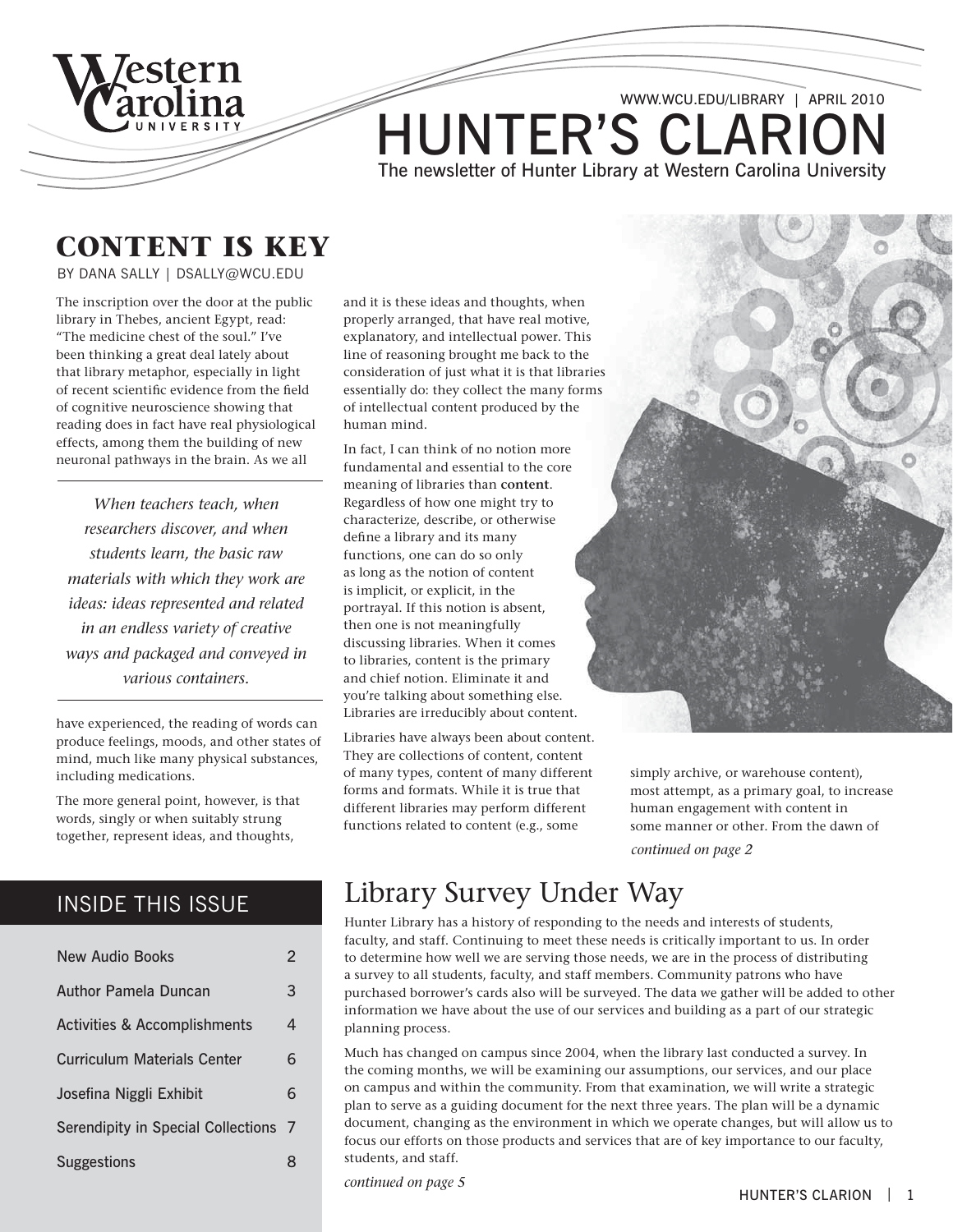# New Audio Books Are Downloadable

### 750 titles in classics, biography, history

By Anna Craft | acraft@wcu.edu and JILL ROBINSON MORRIS | JILL@NCLIVE.ORG

Literary classics, history, biography and language learning materials are among the subject areas of a new collection of audio books. These downloadable books have been made available to Hunter Library through NC LIVE, North Carolina's statewide online library, with a Library Services and Technology Act grant from the State Library of North Carolina.

The audio books are compatible with both PCs and Macintoshes, and are transferable to most MP3 devices, including iPods. Approximately 750 books are in the collection, and all are available to patrons both within Hunter Library and outside the library, via an Internet connection.

Hunter Library patrons have free, online access to the collection through the

### **Content is Key** *continued from page 1*

civilization down to the very present, there has been the recognition that engaging with intellectual content has value, that it provides benefits to individuals and society more generally. Whether by means of reading, listening to, or otherwise visually ingesting the ideas, thoughts, and feelings of others, those who have commerce with content in one form or another come away transformed. At Thebes, they conceived of such transformations as a type of personal elixir. And somewhat later, Menander, a 4th century B.C. Greek playwright who famously held that "those who can read see twice as well," clearly felt that engaging with intellectual content offered decided benefits. Today's scientific research on the benefits of reading only more strongly confirms these early beliefs.

It should come as no surprise then that the success and effectiveness of academic libraries has always hinged on their ability to service content in appropriate and relevant ways. This is so because at its very core, the primary purposes of the academy – research, teaching, and learning – are forms of engaging intellectual content. When teachers teach, when researchers discover, and when students learn, the basic raw materials with which they work are ideas: ideas represented and related in an endless variety of creative ways and packaged and conveyed in various intellectual containers. In fact, the servicing

library's website at wcu.edu/ library. WCU login is required for off-campus users. To access the collection, go to the A-Z Database list: http://www.wcu. edu/4251.asp and scroll down to MyiLibrary Audio Books.

As a participant in this NC LIVE pilot program, Hunter Library is one of the first libraries in North Carolina to have access to this collection. NC LIVE purchased the audio books through Ingram Digital and is making them available through the MyiLibrary® Audio Books platform. MyiLibrary® is the Ingram Content Group's industry-leading e-content aggregation



platform for public, academic and professional libraries around the world.

We are excited to offer this new content to our patrons and interested in hearing what you have to say about the collection. Feedback and questions can be directed to Metadata Librarian Anna Craft, acraft@wcu.edu.

of ideas by academic libraries has been deemed so fundamental that the standard historic measure of their quality has been the number of ideas they contain. The more volumes (i.e., idea containers) owned, the more ideas available to users, and thus the greater the quality of the library. This measure has been a time-honored standard of academic library quality.

Today, however, in an era when ideas are digitally represented and can be as easily conveyed via electronic as physical means, standards of library quality are changing. Twenty-first century libraries are judged as much on the number of ideas they provide access to as they are on the number of print volumes they own. Regardless of the type of provision – ownership or access – or the form that the ideas take – print, image, or music – intellectual content maintains its supreme sovereignty for libraries.

The primary challenge for libraries today is that of providing access to all the content that is being produced. In addition to the continued growth of traditional print publications, which historically vastly increased the dissemination of ideas and information to humanity with the advent of the printing press in the fifteenth century, digital information technology has produced a virtual avalanche of new information in the last fifteen years. In 2008, the most recent year for which

figures are available, book title production in the U.S. rose thirty-eight percent, with over 560,000 titles published. In fact, since 2004, book production has increased over eighty-nine percent. At the same time, according to predictions coming from academic institutes tracking information trends, new digital information produced in 2010 will outstrip the very ability to store it. In 2006, 161 exabytes of new digital information were produced. This is the information equivalent to a total of twelve stacks of books stretching from the earth to the sun – three million times the amount of information in all the books ever written – being produced in one year alone. In 2010, the information analysts indicate that 988 exabytes, or roughly one zettabyte, of new digital information will be produced. If that is so, it will be more information than we, the world, can store, let alone control.

As Content continues its prodigiously prolific ways, we in the library will continue to help you discover, and deliver to you, as much of its progeny (i.e., ideas) as possible, and in as many forms as they may take. Whether books, articles, videos, music, images, maps, data, indexes, abstracts, newspapers, etc., our goal will be to provide the intellectual enrichment you need, while trying to stay ahead of the medicine chest avalanche.

*– Dr. Sally is Dean of Library Services*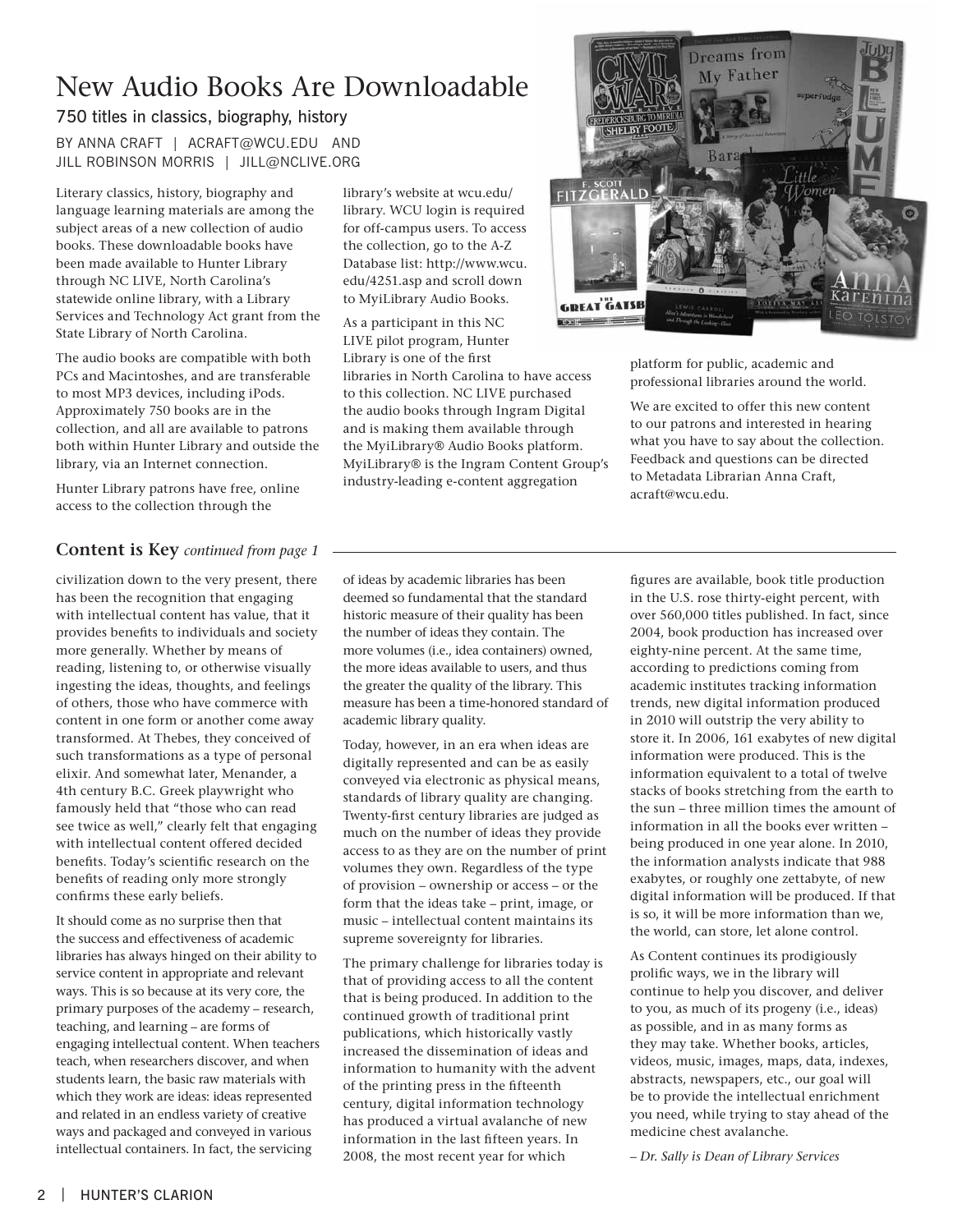

# Pamela Duncan: On Writing and Reading

The library's Leisure Reading Group recently interviewed Pamela Duncan, author of *The Big Beautiful, Moon Women*, and *Plant Life*. She is an assistant professor of English at WCU and the recipient of the Sir Walter Raleigh Award for Fiction and the James Still Award for Writing about the Appalachian South. Read more about Duncan and her work at www.pameladuncan.com.

*Photo: Delacorte Press*

### **LRG:** *Who are your favorite regional authors?*

**PD:** My favorite Appalachian authors are Lee Smith, Ron Rash, Kathryn Stripling Byer, Silas House, Wilma Dykeman, John Ehle, Sheila Kay Adams, and Robert Morgan. Some additional favorite Southern authors are Jill McCorkle, Larry Brown, William Faulkner, Clyde Edgerton, Elizabeth Spencer, Eudora Welty, Gail Godwin, Doris Betts, and Flannery O'Connor. I know I'm leaving out a lot of names, but I'll stop there.

#### **LRG:** *Your novels* **The Big Beautiful, Moon Women***, and* **Plant Life** *are all set in North Carolina; what makes the state such a good setting for a novel? Will your next novel be set in Cullowhee?*

**PD:** I set my fiction in North Carolina because it's the place I know and love best. We've got it all – mountains and beaches, rural and urban, and everything in between. When I live in a place or spend a lot of time there, that place does tend to end up in my fiction. I'm originally from Buncombe County and that's one of the settings of my first novel, *Moon* 

*Women*. My second novel, *Plant Life*, is set in the Piedmont region of North Carolina, which is where I was living when I wrote it. Carteret County, on the coast of North Carolina, is the setting for my third novel, *The Big Beautiful*. It's one of my favorite places; I've been going there on vacation for more than twenty years. In 2008, I moved back to the mountains after nearly thirty years away, so I guess it's not surprising that Jackson County and Western North Carolina are working their way into the novel I'm writing now.

### **LRG:** *What kind of research do you do when preparing to write fiction?*

**PD:** Once I get a vague notion of what I want to write about, I read everything I can find on the subject. My first stop is usually an online library search, and I also use Google. Both are ways to sort of cast out the net and see what gets pulled in. I also talk to people, subscribe to the local newspaper, listen to oral history tapes, watch documentaries, and spend time in the place that will be the setting of my novel. Research is so much fun, sometimes I have to make myself stop so I can get to the actual writing. That's one thing I

wish I could convince my students of, that research can be fun, that it doesn't have to be dry and boring.

### **LRG:** *What do you read for an escape? Any guilty pleasures?*

**PD:** When I'm at the beach, I love to read trashy historical romances, the kind with lords and ladies, pirates and rogues. I go to the used bookstore in Morehead City and buy a big stack and just eat them like candy. My other guilty pleasures are the Sunday Philosophy Club mysteries by Alexander McCall Smith and the Maisie Dobbs mysteries by Jacqueline Winspear.

### **LRG:** *Read anything great lately?*

**PD:** Right now I'm reading *Anna Karenina* by Leo Tolstoy, my first big Russian novel, and I'm really enjoying it. I was nervous at first because I had this notion that it was a novel about ideas rather than people, but I couldn't have been more wrong. Tolstoy's characters live and breathe on the page. After spending 700+ (and counting) pages with them, I feel I know them so intimately that, if I could go back in time, I believe I could go to Moscow and recognize these people on the street.



## New Laptops Get Around

The library's newest laptops are hot-ticket items with students. The bright yellow Dell Notebooks are lightweight and portable – in more ways than one. Students can check them out and take them to use anywhere on campus for up to four hours. The laptops are equipped with software for wordprocessing, Internet browsing, and campus printing. A total of eighteen laptops were provided to the library for student use by the Provost's Office.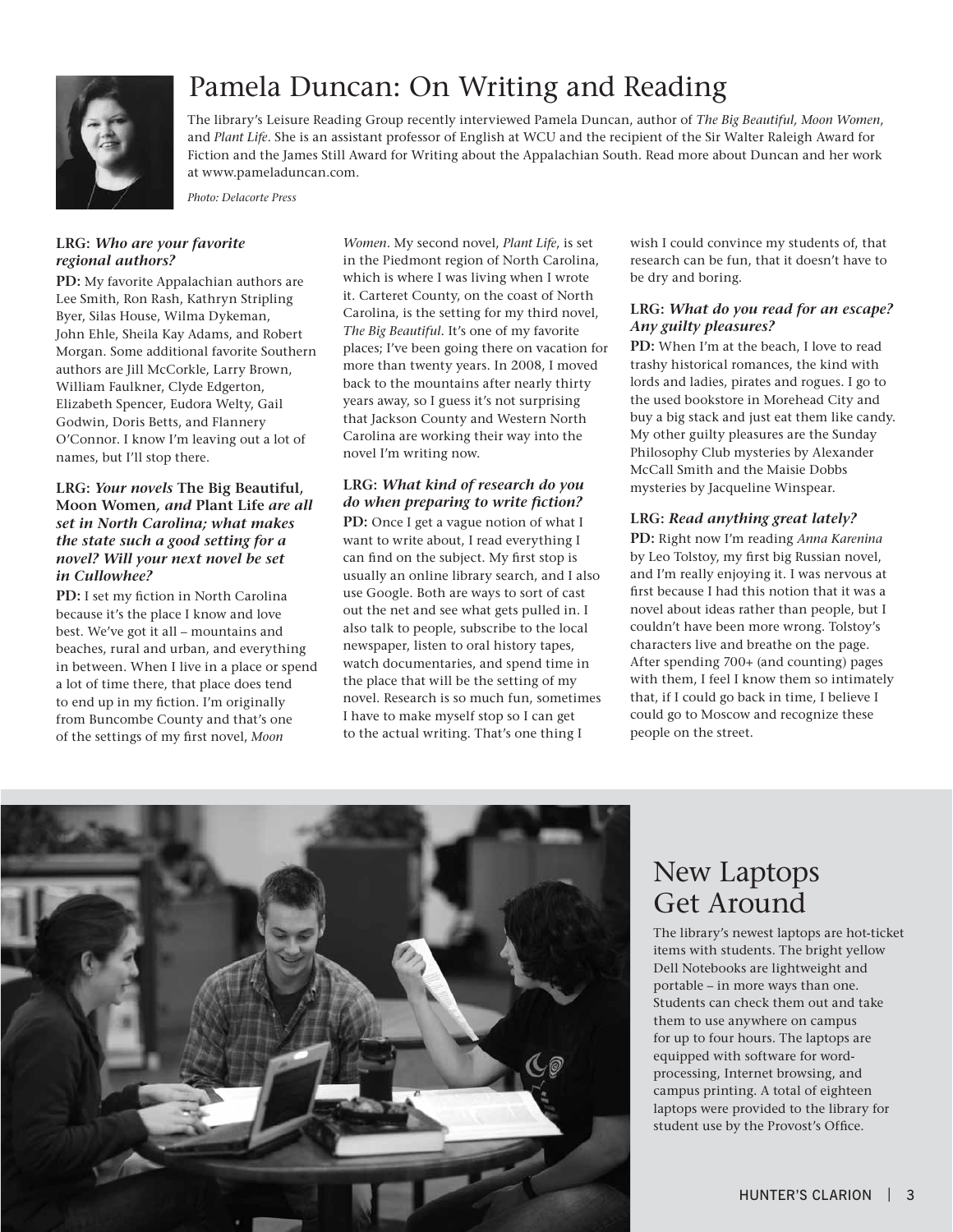# Activities & Accomplishments

### Library staff and faculty members were busy serving the community and presenting and publishing within their disciplines this year. Here are a few highlights:

**Ruby Banerjee**, library technical assistant in the reference unit, was selected by the College of Arts and Sciences to receive the 2009-10 Dean's Outstanding Scholar Award. Banerjee, one of twenty-seven WCU students to receive the honor, attended graduate school while working at the library. She graduated last December after six years of part-time study with the Master of Arts degree in American history. Her master's thesis focused on the changing lifestyles of post-1965 Indian women immigrants to the United States. Originally from Calcutta, she earned her undergraduate degree in French literature from Bombay University. Banerjee also teaches a popular class in Indian cuisine at John C. Campbell Folk School. Her husband Debasish is an associate professor of information systems in the College of Business.

The North Carolina Folklore Society named **Anna Fariello**, associate professor, to receive the 2010 Brown Hudson Award for individuals who have contributed to the appreciation, continuation, or study of North Carolina folk traditions. Fariello was cited for her work on Hunter Library's Craft Revival project and for "From the Hands of Our Elders," a collaboration between Hunter Library and Cherokee cultural organizations. Before coming to Western North Carolina, Fariello was a senior research fellow at the Smithsonian American Art Museum and Fulbright fellow to Panama, where she visited and photographed the Embera´ and Kuni Indian tribes. She continues to work with the Fulbright Commission as museology specialist peer reviewer.

**Ann Hallyburton**, research and instruction librarian and liaison to the health professions, provided consumer health tutorials to individuals at Sylva's Meridian Behavioral Health Services and to health occupations students from Smoky Mountain High School. Hallyburton authored two articles with nursing professor **Barbara St. John**. The first is a teaching-tips piece titled "Nurses Working with Librarians" (*Journal of Continuing Education in Nursing*, January 2009) and the second, a research piece titled "Partnering with Your Library to Strengthen Nursing Research" (*Journal of Nursing Education*,

December 2009). Hallyburton also worked with nursing professors **Bonnie Garner** and **Sharon Metcalfe** on the article "International Collaboration: A Concept Model to Engage Nursing Leaders and Promote Global Nursing Education Partnerships (*Nursing Education in Practice*, March 2009).

With Dean of Library Services **Dana Sally, Beth McDonough**, research and instruction librarian and liaison to education, presented the paper "The Care and Feeding of Curriculum Materials in an Academic Library; Issues in Collection Development" at the 29th Annual Charleston Conference: Issues in Book and Serial Acquisitions, held in Charleston, S.C., last November. The paper is to be published in the conference proceedings. With WCU education professor **John LeBaron**, McDonough authored the research report "Global e-schools and Communities Initiative" for the GeSCI Meta-Review of ICT in Education, Phases One and Two (http://www.gesci.org). She presented the poster "Off-campus Graduate Students' Perceptions of the Library Research Process" at the July 2009 conference of the American Library Association held in Chicago. McDonough was also the faculty sponsor for a WCU-School University Teacher Education Partnership grant to Tuscola High School for \$959 to improve the school's library media program. In support of that partnership McDonough assisted in writing a Library Services and Technology Act School Library Collection Development Grant for \$10,000 to support Tuscola's school library collection.

Dean of Library Services **Dana Sally** attended the American Library Association's 2009 annual meeting in Chicago and served on a national committee that presented "Library 2.0 Buildings: Creating Zones with Heart" to nearly 400 attendees. He also co-chaired the ALA's Association of College and Research Libraries' Doctoral Dissertation Fellowship Award Committee, which awarded a national competitive grant at the ALA's mid-winter meeting held in Boston in January.

Cataloger **Bob Strauss** continued his impressive editorial work within the national community of horror writers. Strauss edited the second volume of *Erie Tales: Zombie* 

*Chronicles*, created by the Great Lakes Association of Horror Writers. He was unanimously named an honorary member of the association. Strauss provides proofreading services for Cemetery Dance Publications as well as for several well-known horror authors. Outside of the horror genre and within the climatological sphere, Strauss completed and posted "An International Annotated Bibliography of Climate Classifications," available online at: http://paws. wcu.edu/strauss/annotatedbib.pdf.

**Alessia Zanin-Yost**, research and instruction librarian and liaison to the visual and performing arts, published "Library 2.0: Blog, Wiki e RSS al Servizio Della Biblioteca" [Library 2.0: Blog, Wiki and RSS to Serve the Library] in *AIB Notizie*, an Italian peer-reviewed journal for librarians. She has also contributed to the *ArtsGuide* for Denver, Colorado. She is writing two chapters, one on visual literacy and the other on working as a liaison for the visual arts, for books scheduled to be published in 2010. Last November, she co-presented with WCU art and design professor **Erin Tapley** at the Arts Librarians of North America Southeast Conference. Their presentation was, "Teaching and Learning in the Visual Arts: A Multisensory Approach."

# Turnbull Joins Circulation Staff

Malti Turnbull is the new library technical assistant in the Circulation Unit. Turnbull comes to Hunter Library from Florida Atlantic University Library in Boca Raton. She began work there as a student assistant sixteen years ago, eventually



becoming the evening supervisor and assistant head of access services. Turnbull earned a Bachelor of Fine Arts in ceramics, a Master of Arts in teaching, and Ph.D. in philosophy at Florida Atlantic. In addition to helping patrons at the Circulation desk, she has responsibilities for inventory and print reserve materials.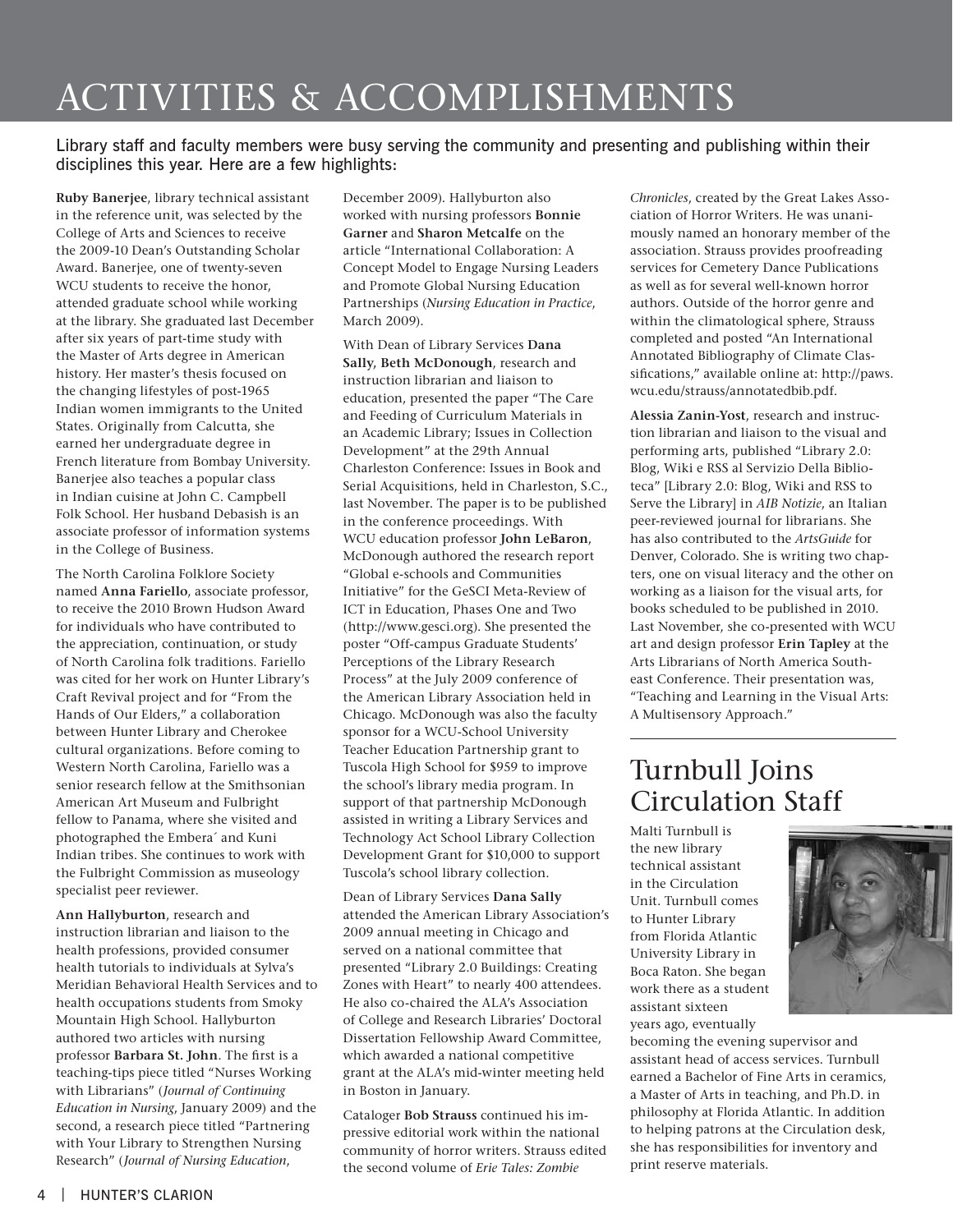

# Akers and Wood Are Year's Top Student Workers

Hunter Library is pleased to announce that Madison Akers of Mount Airy, top left, and Dana Wood of Franklin, are our outstanding student workers for 2010. Akers, a business major, will graduate next December. Wood, who graduates in May, is majoring in English literature.

Akers and Wood are among forty-four student workers employed by the library this year in a variety of roles. The student workers shelve books, run errands, help maintain library records and an assortment of other daily jobs. More than a thousand patrons come to the library every day, and student workers often are called upon to help give directions, locate resources, even straighten the furniture at the end of the day.

"Without our students, we simply wouldn't come close to operating as well as we do," said Shirley Finegan, who with Shirley Beck, co-chairs the student assistant supervisor committee for the library. "In many ways, they function as the extra eyes, hands and feet that are essential for the library to operate on the scale that it does."

## After 36 Years at the Library, Hiddy Morgan Retires

Hiddy Morgan, assistant head of the Cataloging Unit, retired on February 26. She joined the staff in 1974 and has worked as a cataloger, specializing in the cataloging of library materials in foreign languages, music, and maps. She also selected library materials for the Modern Foreign Languages Department for many years and assisted patrons at the Reference desk. Libraries were among the first organizations to take advantage of the digital revolution in the 1970s, which provided Morgan the opportunity to become an early advocate and active participant in the formation of an online library network for WCU, Appalachian State University, and the University of North Carolina at Asheville. The three

universities formed the highly successful Western North Carolina Library Network in 1983. One of the many benefits of this collaboration is the intra-library delivery service known as ABC Express. Morgan is also a co-author of the book, *Magic Search: Getting the Best Results from Your Catalog and Beyond*, published last spring by the American Library Association.



# Table Talk

The tables and sofas throughout the library provide a great place for study groups. But many of the students who frequent these popular gathering spots are too young to know that the tables where they spread out their notes and books once held a revered role at the library. Years ago, at WCU as in libraries all over the world, heavy wooden cabinets held thousands upon thousands of index cards containing bibliographic records known as the "card catalog." But along with digital technology came the Online Public Access Catalog, or OPAC, making perusing library records possible via the computer monitor. Thumbing through row after row of cards in the cabinets in search of a certain book or other library resource became a thing of the past. But Hunter Library staff members were all too familiar with the fine craftsmanship of the furnishings. With a few tools and a high regard for historic preservation, they restored them to a new life. Now they are coffee tables that serve not only as conversation pieces but the center of conversations.

#### **Survey** *continued from page 1*

If you have an idea or a comment to share with the library, please contact Elisabeth Leonard, associate dean of library services, eleonard@wcu.edu or use the suggestion box available online at: http://www.wcu. edu/23954.asp.

Thank you in advance for participating in the library survey!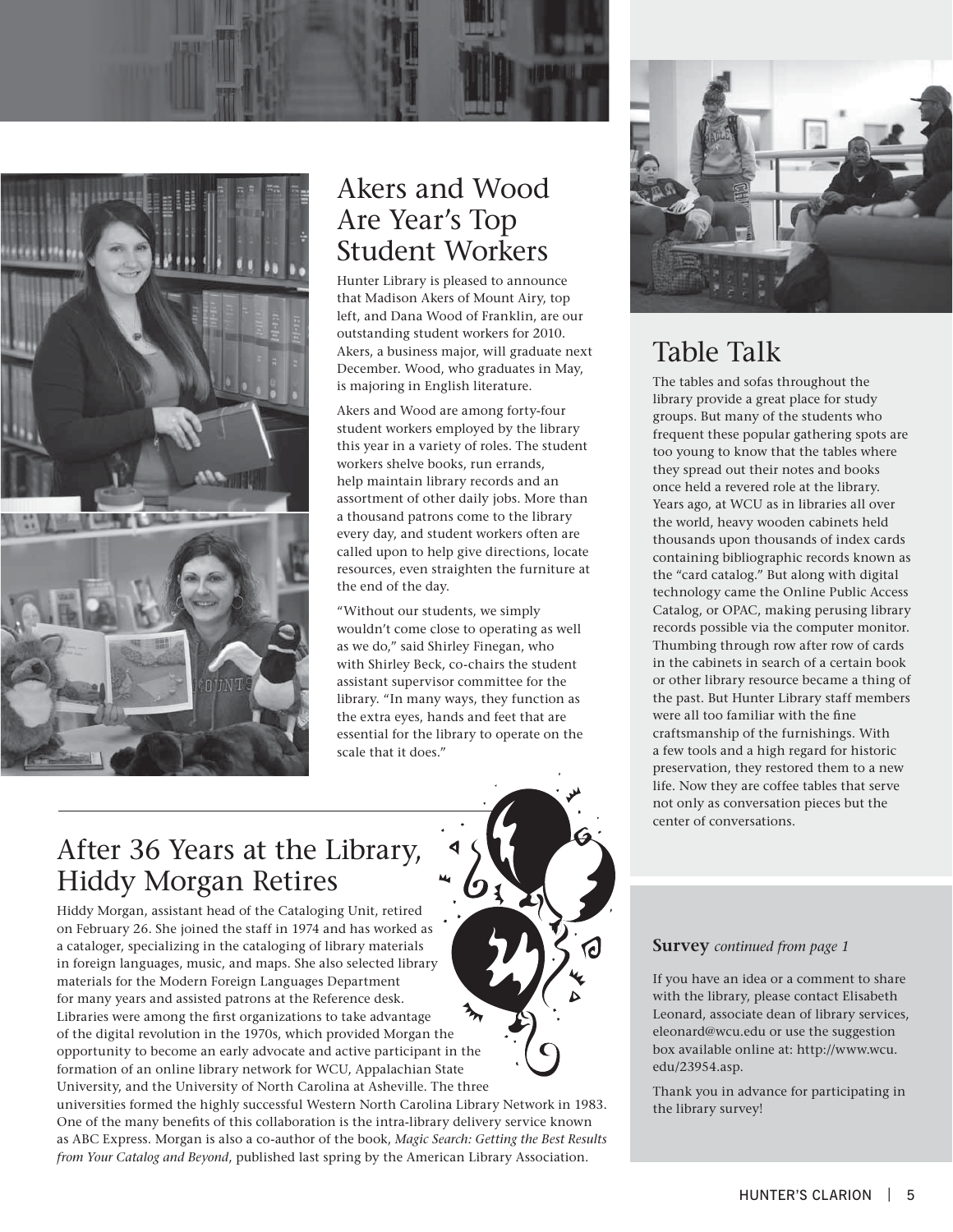### Curriculum Materials Center: Where Good Teachers Grow

If you haven't been to the Curriculum Materials Center, known as the CMC, recently, you're likely to be surprised on your next visit. Much has changed in the past few years. Most faculty, staff, and students recall the library's first-floor mezzanine as the place where the movies were kept, or perhaps as a great place to bring children to share stories and games. Now, those seeking movies will find them in the media area on the main floor. Where the movies used to be is now home of the CMC and a group gathering space often used by classes of pre-service teachers as they explore the resources of these collections.

Western Carolina's CMC is one of thousands of similar specialized libraries across the United States that support college and university teacher education programs. The CMC's resources – children's and young adult literature, state-adopted K-12 textbooks, curriculum sets, professional teaching resources, storytelling props, kits and games – are not typical academic library fare, but instead are specifically collected for pre-service teachers to use as they work in area K-12 schools. Practical teaching experience is a major component of teacher education at WCU. Each teacher candidate

completes a minimum of two field experiences and a semester-long student teaching experience as a graduation requirement.

In addition to added space for classes, many other changes have taken place in the CMC under the guidance of a special library task force. Hours were expanded. Thousands of worn, damaged and outdated items were removed. The entire space was reorganized and spruced up. These efforts appear to

be paying off, as CMC circulation increased sixty-five percent overall from the fall of 2009 to 2010. This increase in circulation represents an eighty-eight percent increase in circulation of children's and young adult books, and a ninety-two percent increase in circulation of professional teaching books and media.

"Along with a superb CMC staff, much credit goes to the library's Cataloging Unit,"



*Teacher education majors find much more than textbooks when they visit the library's Curriculum Materials Center. Toys, games, and storytelling props are collected by the library specifically for the future teachers to use as they work in K-12 schools in the area, as Katherine DeRico, Caitlin Self, and Caitlin Cavin discovered on a recent visit.*

said Beth McDonough, education reference librarian. "Cataloging curriculum materials is a notoriously difficult job. Our catalogers are our unsung heroes."

Recently, the CMC also has been the beneficiary of collection transfers of materials from the School University Teacher Education Partnership and Reading Center departmental libraries as well as a large donation of more than 500 books from former Reading Center Director Barbara Bell.

## Display Celebrates the Life of Josefina Niggli

By Rachel Bleich | Class of '12



As a part of a campus-wide celebration of her life, a Josefina Niggli exhibit at the library will be on display through December. The exhibit pays tribute to the extraordinary woman who taught for twenty years at WCU. She was a

groundbreaking author who brought Mexican culture to life in her books and plays and forged ahead as a woman writer in the first half of the twentieth century.

"Miss Niggli," as she was known, died in 1983. During her life, her writing earned her renown in Hollywood and around the world, and in recent years there has been a

dramatic resurgence of interest in her work among scholars and researchers.

After graduating from the Incarnate Word College in 1931 with a degree in philosophy and receiving a master's degree in dramatic arts from the University of North Carolina

at Chapel Hill in 1937, Niggli began her career teaching radio writing and acting and writing for the Carolina Playmakers. She then moved to Hollywood to work for Metro-Goldwyn-Mayer and 20th Century Fox. Later she studied in London, Dublin, Wales, and France before coming to Cullowhee to teach in what was then known as the Department of Speech and Theatre Arts for the remainder of her days.

In the current display is a desk covered with effects including books and maps that relate to her personal history. Also, there is a case filled with her original works and photographs from her life. One can also find her original manuscripts, posters with information about her background and time at WCU, and a poster from the movie, *Sombrero*, which was taken from her book, *Mexican Village*. The display gives just a little insight into one of the university's most remarkable and most beloved teachers.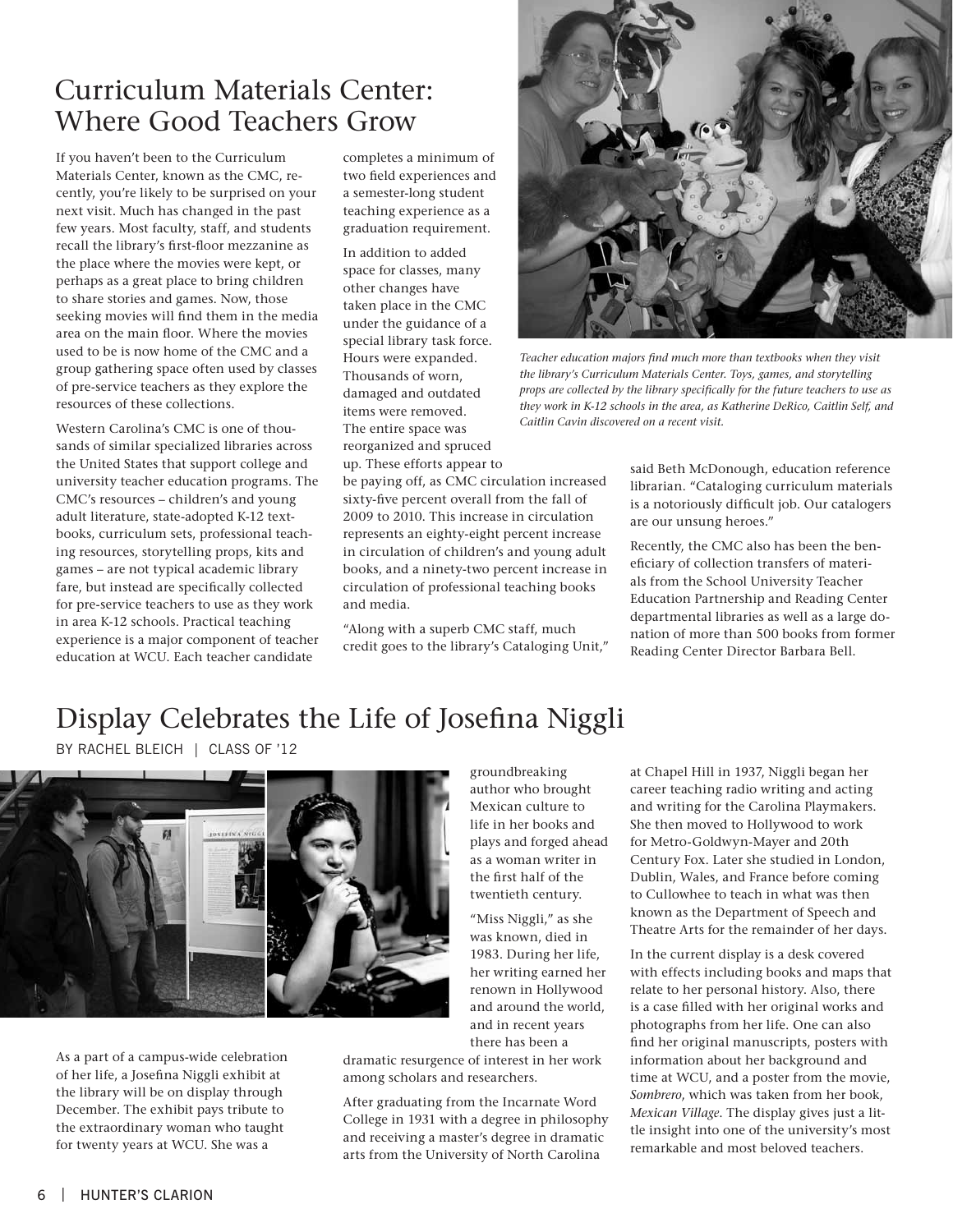# Serendipity and Reciprocity in Special Collections

By George Frizzell | frizzellg@wcu.edu AND Jason Brady | jbrady@wcu.edu

One of the highlights of working in Special Collections is making connections, especially when those connections reveal a long pondered mystery. At times, though, even the most diligent research benefits from serendipity.

Over the past couple of years, there has been a marked increase in interest in George Masa (1881-1933) and the photographs he made many years ago in the Great Smoky Mountains while assisting his friend Horace Kephart (1862 –1931) in efforts to promote the establishment of the national park.

In the Masa collection at Hunter Library are a number of photographic images of flora and scenes that we had not been able to identify in depth. Some yielded answers with research, but others, including a set of twenty botanical photos and one photo featuring a large, pillar-shaped monument, had resisted all our efforts.

Recently, while Jason Brady was working in the library's Kephart collection, he recognized that some of the very same photos that appear in a printed brochure there entitled "The Remarkable Flora of the Great Smoky Mountains," also were in a box of photographic prints he had seen in the Masa collection. The brochure was written by B.W. Wells and published about 1929–30 as part of the campaign to alert the public to the benefits of a national park in the region. Wells was a botany professor at what is now North Carolina State University and, as we learned, the subject of a biography *Nature's Champion: B.W. Wells, Tar Heel Ecologist*. We also

found that a number of the same images from this brochure and from the box of prints on hand appear on a Wells web page hosted by NCSU. The prints in Hunter Library's Masa collection are mounted and individually numbered, and several have embellishments in the form of paint and backing filters. All of the images, save one missing from the sequence, are in the Wells brochure and the number sequence correlates with the brochure's image arrangement. Our next goal, not yet fully realized, is to determine if these images were taken by Wells or if there was a Wells and Masa connection.

The second incident of serendipity came in the guise of reciprocity. While we were recently assisting a patron with a request about the Appalachian Trail, he generously offered to donate copies of the book *Friendships of the Trail: The History of the Georgia Appalachian Trail Club, 1930 –1980* as a gift on behalf of the Georgia Appalachian Trail club. In looking through the book the day it arrived, Jason immediately spotted a photo of an elusive monument that also appears in two photos from our Masa collection. It turned out to be Oglethorpe Monument which had stood at one time on Mountain Oglethorpe, Georgia, when it was the terminus of the Appalachian Trail. Dedicated in 1930, the monument was moved over sixty years later to the town of Jasper, Georgia.

It's nice to be reassured that, even if all answers don't come with age, some will yield their secrets, whether through research or serendipity, bolstered by reciprocity.



*PICTURED ABOVE: These are a few prints from the George Masa collection in Hunter Library. They are not labeled or dated, and very little is known about them. But recently, while on another project, Special Collections assistant Jason Brady recognized that the very same photos appear in an early brochure about mountain flora he was cataloging. What is the story of the photos and how did they come to be used in the old brochure? Unraveling mysteries like this is just one part of the job in Special Collections.*

*AT LEFT: A photograph in the Masa collection shows a group excursion to the Oglethorpe Monument, near Jasper, Georgia. Masa is standing at the far left.*